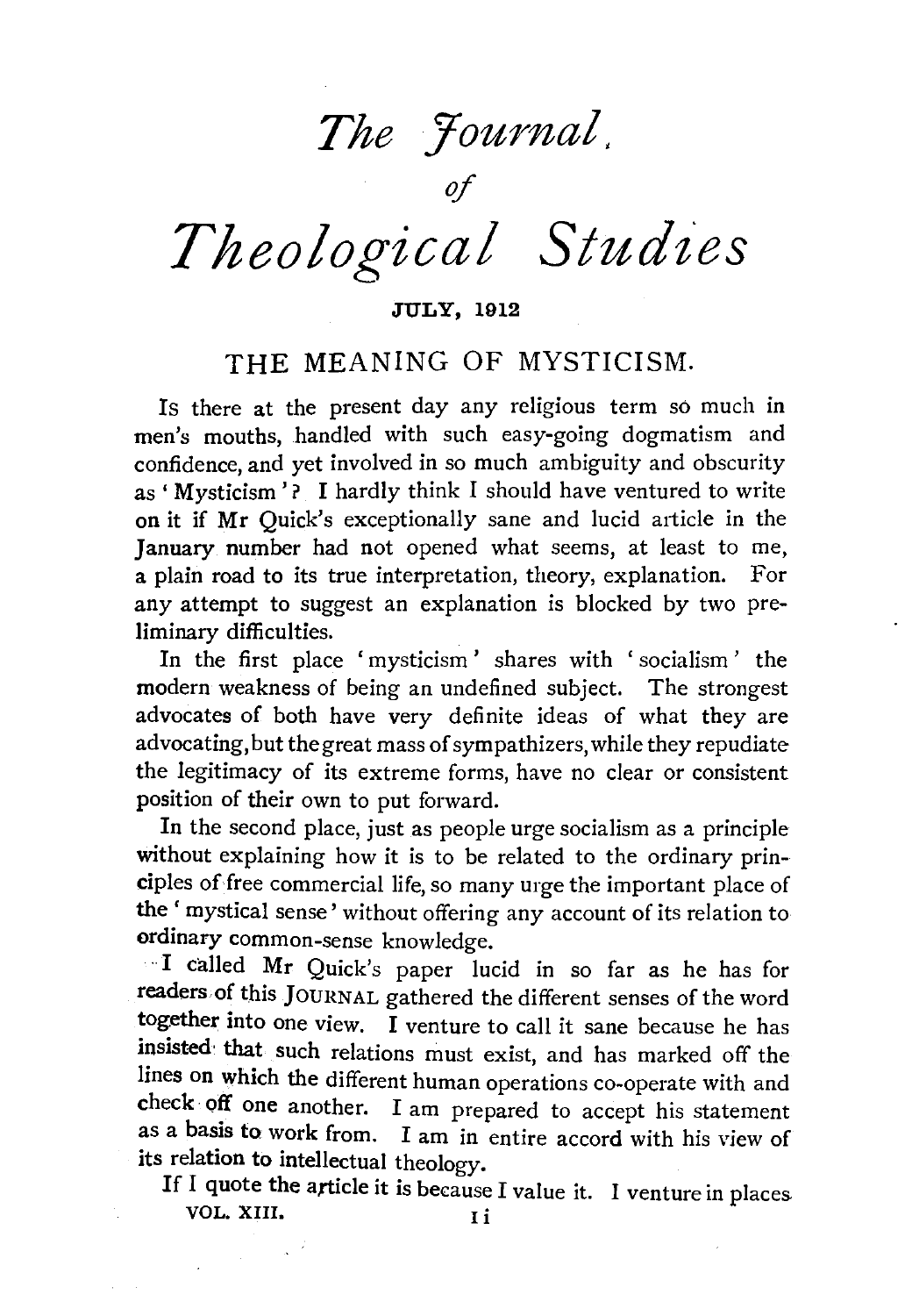### 482 THE JOURNAL OF THEOLOGICAL STUDIES

to criticize, because I want, if I can, to go beyond it. There is a third question, on which Mr Quick hardly touches, and which lies at the back of both the difficulties referred to. What after all is this mystical sense, power, instinct, by whatever name we call it ? Is it a mental faculty, something like telepathy or second sight, possessed only by certain gifted people, altogether different from the common faculties of observation, generalization, and inference with which we are familiar ? Or is it nothing more than a somewhat special application of those common powers ? A discussion of the relation between the results attained by one method and those attained by another will be necessarily inconclusive till we have made clear what the two methods are. I want to apply an analytic method to the descriptive materials Mr Quick has provided.

Let us grant that mysticism or mystical apprehension does stand for a group of real phenomena in the mental life, though we admit it is a group somewhat difficult to define. It is at least distinguishable from the group Mr Quick calls intellectualthough I should prefer the older term rational. We will try to approach it through the distinction.

The intellect or reason begins from and builds upon direct .sense-perceptions. By comparison and reflexion it groups them in species and genera. By further reflexion we trace laws of connexion between these or between phenomena. But the essential character of the process is shewn in the result, which is a single thought-abstraction, clear of outline, capable of being defined, and therefore at once limited and fixed-a static concept.

This process has very obvious defects. I am trying to get into my mind some conception of a real thing. I am rather apt to think I am doing it, but as a matter of fact I am only gaining concepts of certain qualities, aspects, and relations of the thing taken separately. 'Personality transcends the intellect,—is a more ultimate reality than the abstractions (of reflexion).' I agree, and yet I think this sentence misses the point. The comparison should lie not between the personality which abstracts and the abstrac-·tions, but rather between the abstractions and the things from which they are abstracted. My notions of a personality are inadequate. So are my notions of a collar-stud. The thing itself—be it big or little—is a single whole, very imperfectly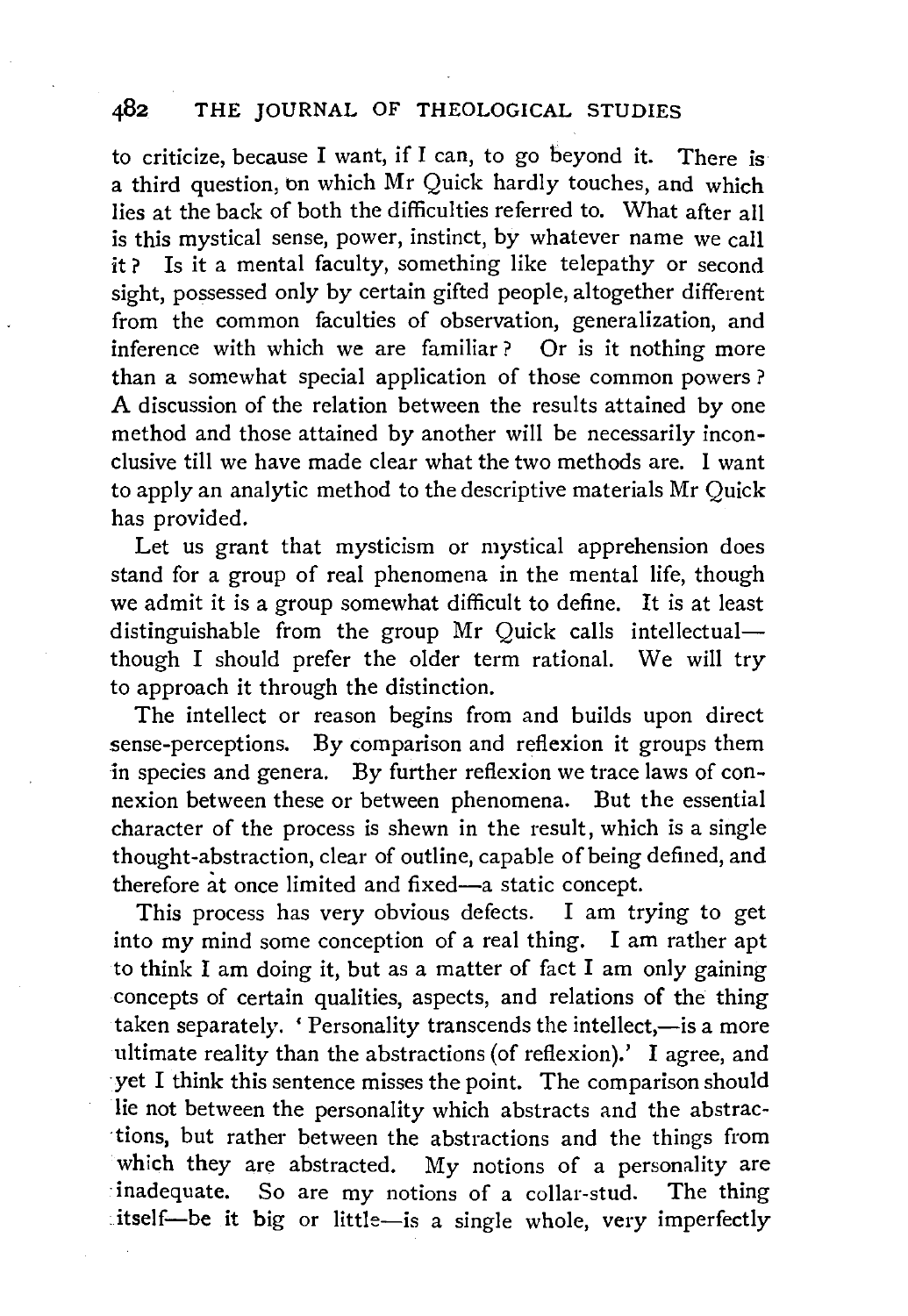approximated to by a number of diverse concepts, about its shape, its hardness, its whiteness, its usefulness, its capacity-fordisappearingness, and so on.

My concepts fail therefore first, because they do not render the thing to me as a whole unity in which qualities are grounded, but only as a bundle of qualities which I must tie together as I can. Secondly, they give me only the actuality of the thing as it is, or as I think it. They will not give me its change, its movement, its potentiality. That also I have to build up for myself out of the various successive states in which I have viewed it. The collarstud has very little capacity for change, so I am not much troubled ; but personality, or a voyage, or a machine, or my digestion, are always changing. Change or movement constitutes a large part of their being, and my concepts are sore put to it to make the ideas intelligible.

Here, then, mysticism steps in. ' Mystical experience claims to tell us *(or,* to give a certain knowledge) of some wider reality beyond ourselves which is not directly apprehensible by or through the senses.' On this I am going to make three criticisms. The first is connected with the words 'tell' and 'knowledge', but for the moment I will leave that as too big. Secondly, the words 'beyond ourselves ' are not wanted, for we are also told that mysticism ' claims to deal with the deepest mysteries of personal life'. Thirdly, I thought it was recognized by all modern writers that no knowledge whatever was *directly* apprehensible through the senses; it was always constructed by mental process and by means of mental categories working upon sensible data.

I am afraid I have not left much of the definition standing, but then definitions are notoriously pesky things, and a definition of mysticism-well, we had better get back to our description, but we will carry off the two surviving words 'wider reality'. They may serve as a text for the two different aspects of mysticism.

In what does mystical experience reach something wider than<br>the intellect? Mr Ouick's citations make it evident. God Mr Quick's citations make it evident. God, Eternity, Immortality, Personality, but here again I demur. Certainly these are very wide, very solemn and awful subjects, but their solemnity rather paralyses my thinking. I have a very strong objection to the latent supposition in some folk's minds that we have one set of faculties for doing big things and another for doing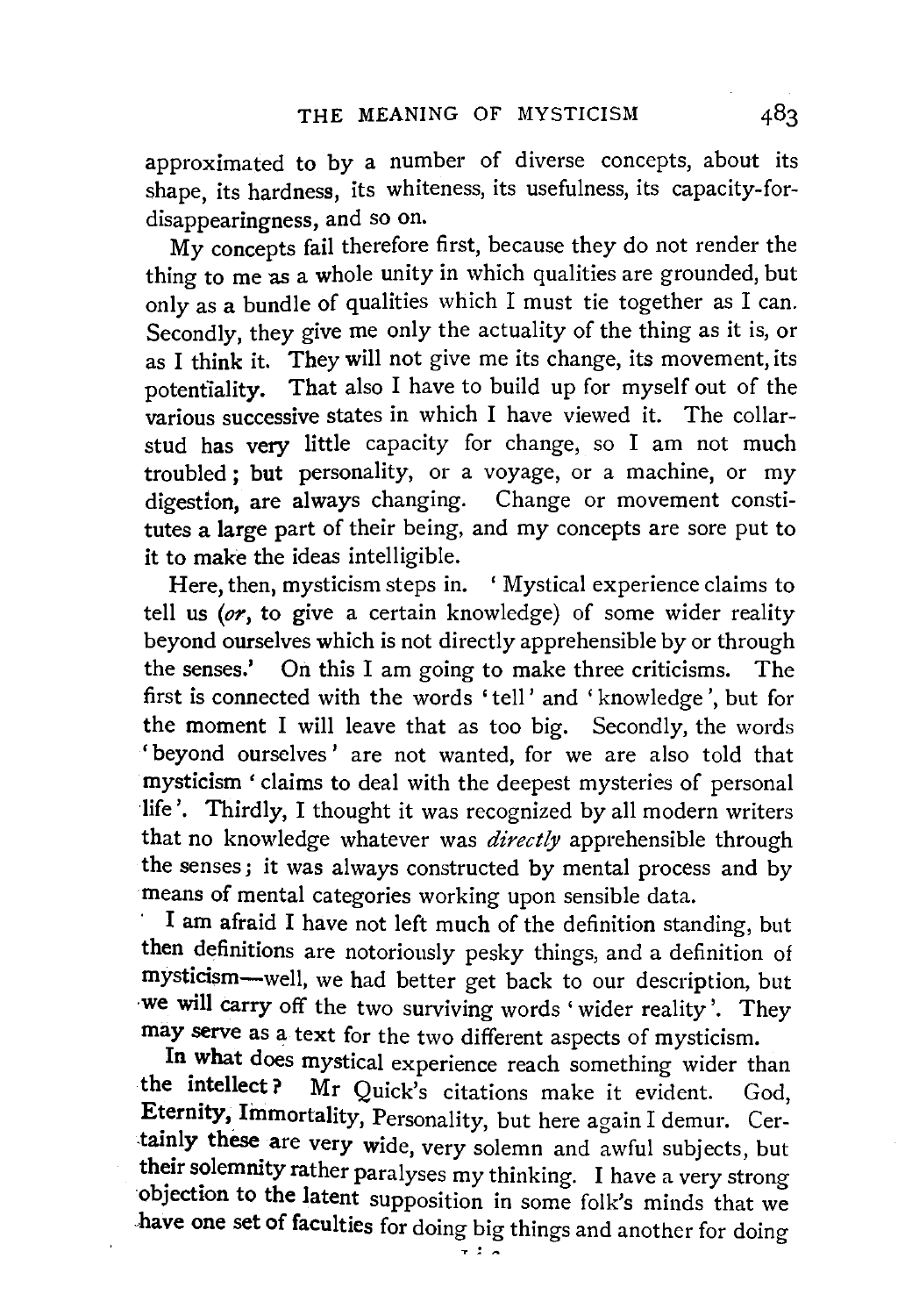#### 484 THE JOURNAL OF THEOLOGICAL STUDIES

little things. We do not use one eye for Mont Blanc and another for a mole-hill. It is one and the same mind which thinks out Kant {if it can) and Bernard Shaw (if it wants to). Wickedness and philanthropy, burglary and a Sunday-school treat are planned by the same mental processes. I want to know what my mind is actually doing, and it is much easier to follow it on less exacting topics.

A collar-stud is a very small matter. I grant that looking for an infinite wholeness among the definable properties on that scale rather strains one's mental sight, but it is there all the same. There is a mystery about all and every reality-a collar-stud, a box of matches, a sheep's tail, or a boy's soul—which is strictly an unspeakable mystery, for each sentence with its finite meaning, and whole strings of sentences, can only state particular concepts appertaining thereto ; the reality to which they appertain is not capable of statement.

Nevertheless, I can say 'whole sheep', and therefore I suppose I can in some fashion think of it in spite of its infinity. Let me study the process. First I think of a sheep, its image rises clear before me, in profile, feeding. But sheep are not always broad-side on nor always feeding. Other images succeed—a sheep head on, a sheep looking at me over his left shoulder, a little Lakes' sheep rushing a five-foot wall. Sheep are not all pictures. I must think of wool, mutton, gregariety, comparative anatomy, graminivorousness. Now I want to reach the whole mighty reality. I fix my gaze on vacancy, dream all these alternating (particular) images and concepts to their lowest point. I cannot get rid of them altogether or I should not be thinking of infinite (unlimited) *sheep*  which is itself a limited kind, but of an infinite nothing.

I never took a sheep so seriously before, and I do not suppose I shall again. But let us try the mathematical infinity of number. Once more I begin with the finite, 1, 2, 3, 4, ... 17 ... *527* thousands, 'ah' ---millions, 'oh' --- and more and more and more and -ETC. Finally I end on that; I do not imagine infinite number; I substitute for it the consciousness of I-could-go-on-if-Iwanted-to. It is still a single conception—the conception of the 'etc.'

Now if we compare this with the various accounts Mr Quick gives of mysticism as it is commonly recognized, we shall see that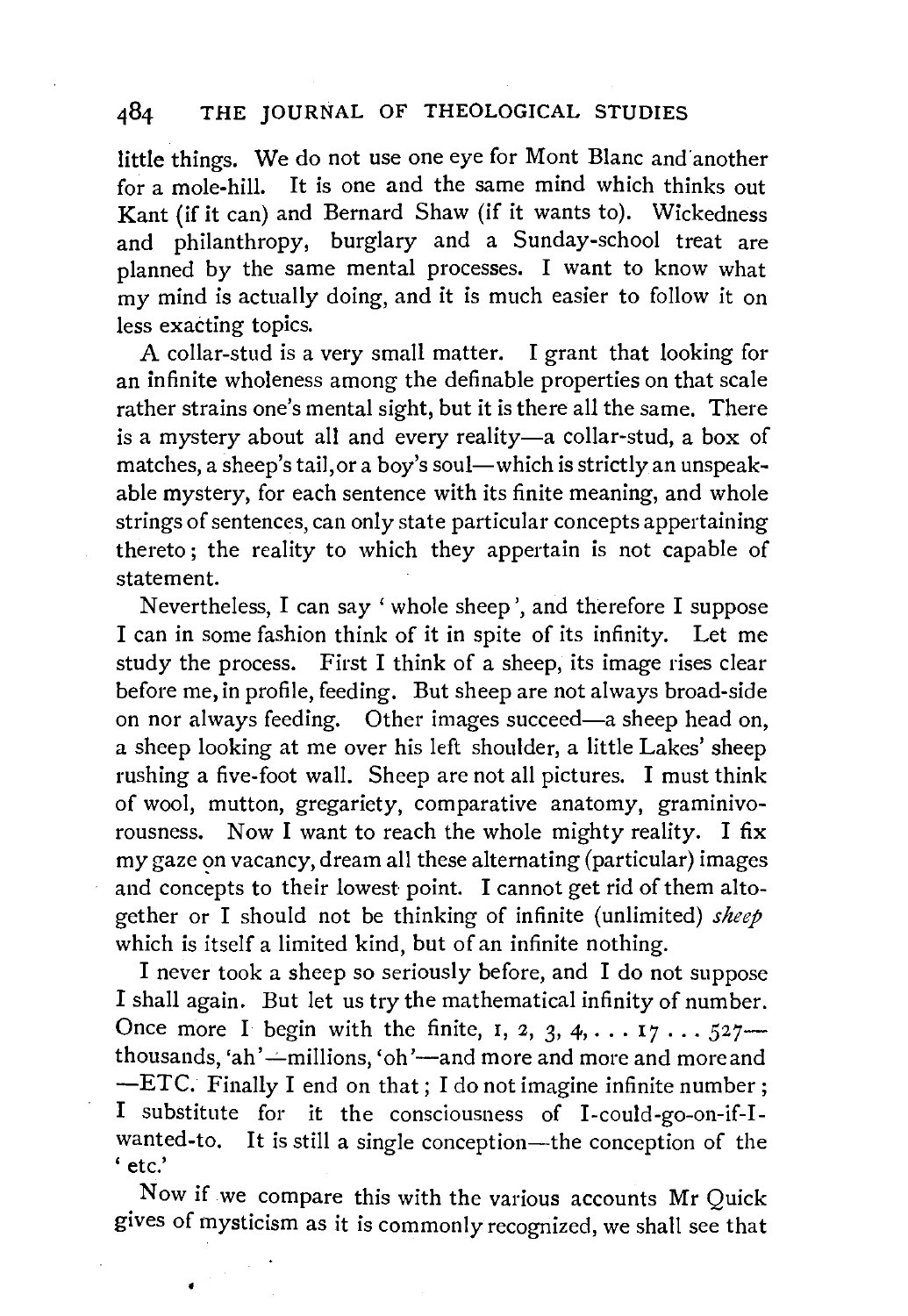$\frac{1}{2}$ 

it exactly corresponds to one aspect of what he and other writers are describing. I take three prominent features.

( 1) I venture to maintain that the *Via Negativa* is the only true definable form of Mysticism, just as Communism is the only definable theory of Socialism. I am aware that all good mystics, e. g. Dr Inge and Mr Quick, deny that, but only, as it seems to me, because no good mystic is ever a pure mystic. He realizes that mysticism is only one method, and that it cannot be worked by itself.

(z) The library of the s.s. *Celtic* does not contain Dr Inge's book so I only speak from memory, but Mr Quick makes the failing very clear. The mystical attitude is a generalized view gained by exclusion of the particulars. I do not give this as exactly Mr Quick's own view, but he does point out how the mystic sense of God was felt to exclude the memory of individual people, and that it ignored the particularity of Christ's life. I will return to this point presently.

(3) The clearest affinity to my theory of mysticism as the generalized conception is given by William James-' the mystical  $f$ eeling of enlargement, a peculiar emotional mood  $-$  easily absorbing very various philosophies or theologies just because (the *because* is mine) 'it has no specific intellectual content whatever of its own ', i.e. we have negated all its intension.

A little above I demurred to the definition (or explanation) of mysticism as ' giving knowledge ' or 'telling us', for the moment we use those terms we must be ready to answer the question--What does it tell us ? And the answer can only be in terms of a definable intellectual concept, expressed in a conceptual proposition. This Mr Quick virtually admits.

In the same way, I demur to the phrase ' mystical experience'. No doubt it is a possible phrase, and yet I think it is misleading. If I choose to ponder the ' Law of the Attraction of Masses', the notions which float through my mind are an object of consciousness, and so far experienced.

Similarly, I can speak of having experienced some queer dreams. But in general use 'experience' is kept for something external. If I use it of purely internal thoughts, it is always by taking them  $\blacksquare$ 

An experience is then in common use an experience *of some-*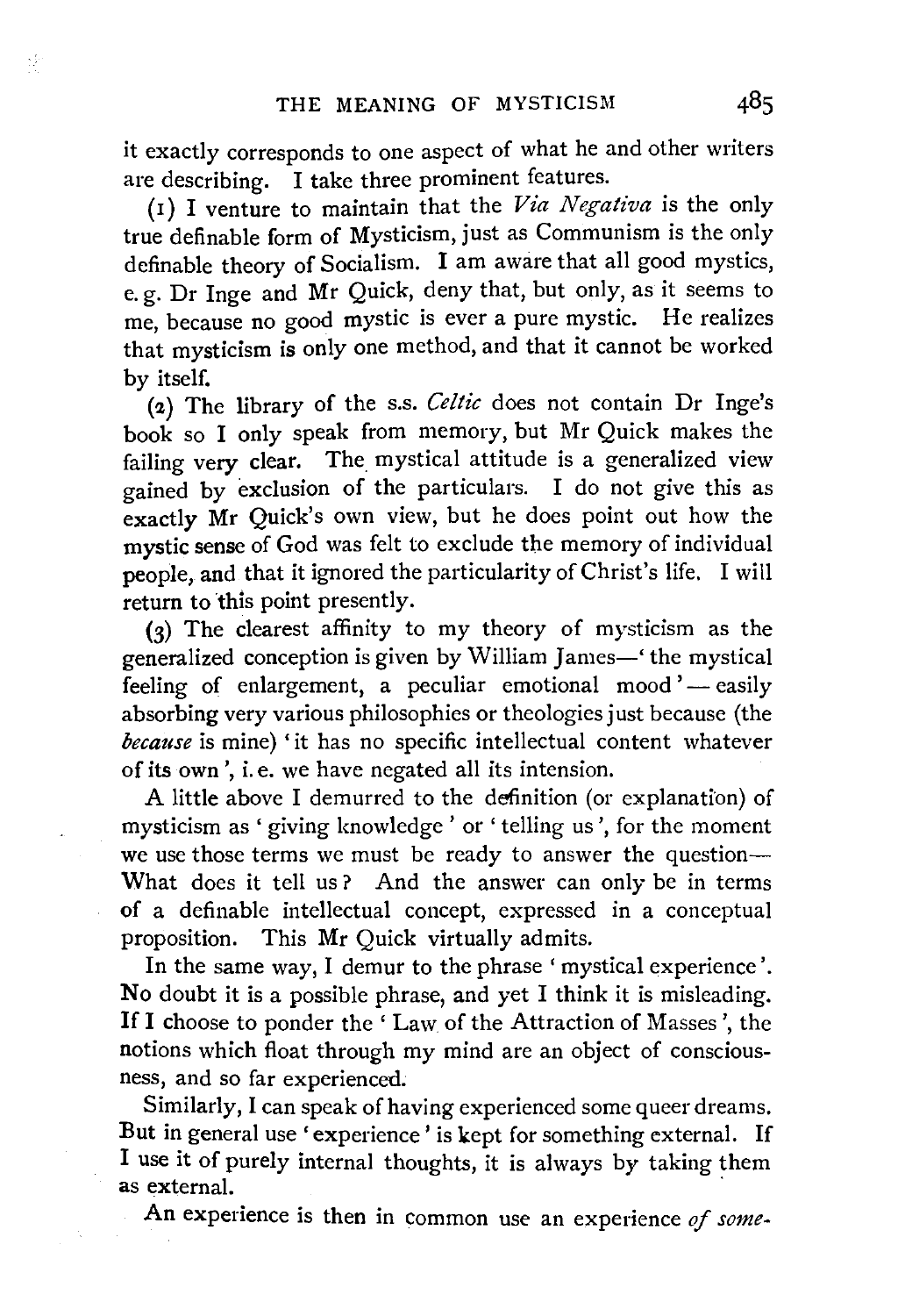## 486 THE JOURNAL OF THEOLOGICAL STUDIES

*thing.* If I meditate on Gravitation, its universality and so on, it is a meditation. If some one drops a brick on my foot, I should say I had had experience of gravitation, but I should hardly say that of the meditation. The exact meaning of the term may not be very important, but it is very important that we should not use it in two different senses. My meditation on gravitation may well fill me with a sense of awe, a sense of the greatness and wonder of things, but, even if I call that meditative effort a mental experience, I am not supposing that it was anything more than a meditation, or that gravitation itself (whatever that may be) came into my mind. If I meditate upon God, I do it in just the same way, universalizing my thought from the particular operations with which I am familiar. Certainly this thought of God does fill me with awe and wonder, but to call it an experience implies to many people that God Himself actually came near us. I do not say that that may not take place in meditation, I only do say that it is no more necessarily to be assumed than in the case of gravitation.

I maintain that this mystical intuition of things is nothing more than a highly abstract, highly generalized or universalized way of contemplating them apart from particular or specific *differentiae*  or manifestations. I can apply it to my friend Tom or my horse Bill-by excluding particular actions or appearances. I can apply it to friendship or horsiness, more generically. I can apply it to force or animal or any other subject. In such case, the bigger the idea, or the further I carry the process, the vaguer, the more dream-like, the more ' mystic' the meditation becomes.

I am afraid that to many people I may seem to be attacking one of the strongest, perhaps the only strong, ground of Christian or Theistic belief. Strictly speaking, that is no concern of mine here. I have only attempted to make an analysis of certain mental phenomena, to trace their analogies, to shew how and whence they arise.

Still, I ought to face the question: Is this conclusion un-Christian or anti-Theistic? I think it certainly helps to shew that no basis for a solid Theism exists outside Christianity. In the first place, it must be noted that the idea of a mystic approach to God, although Christians have made much use of it, is not itself Christian. The evidence on that side is conclusive. I even venture to affirm that it is based on a non-Christian principle.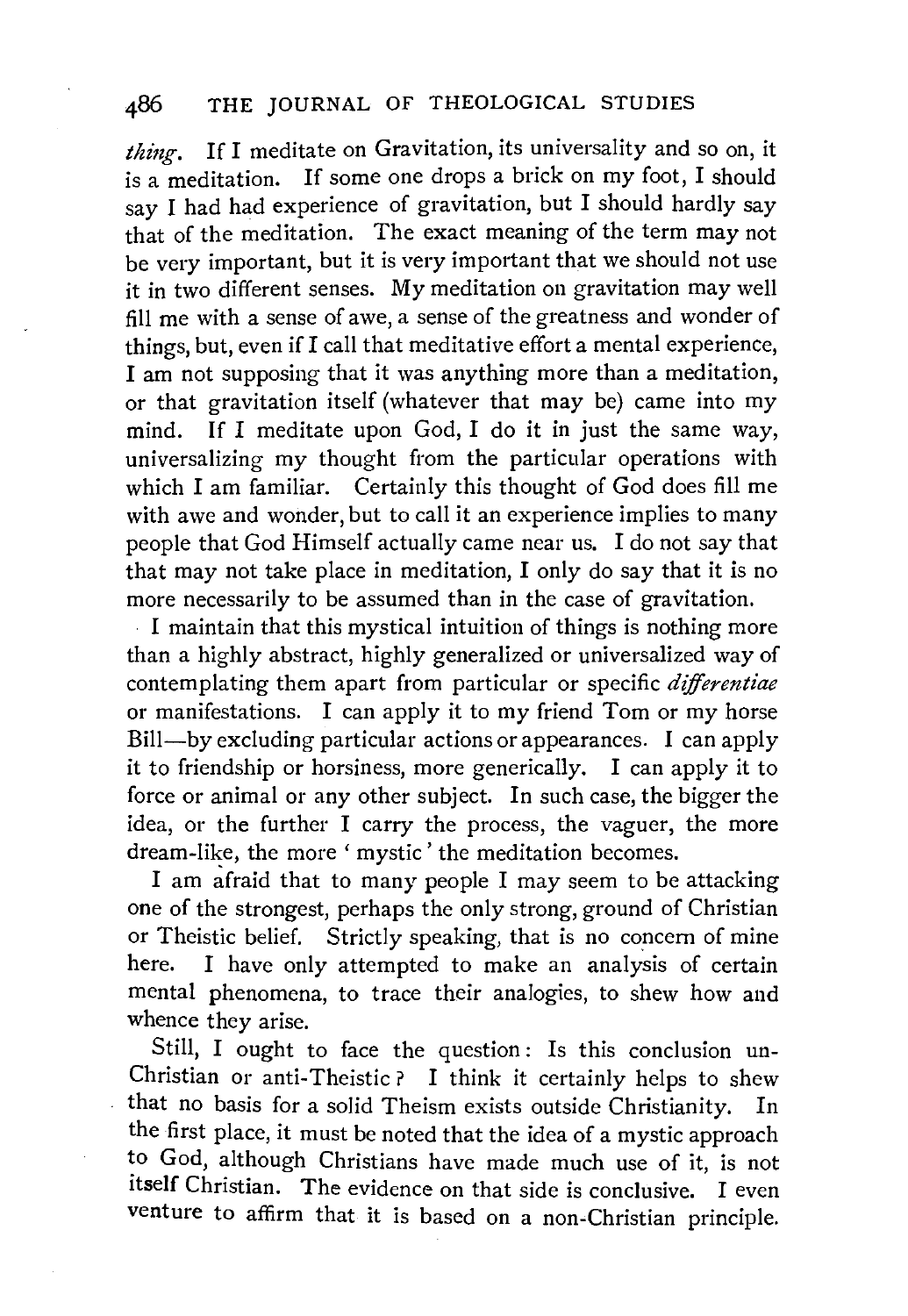It is an approach to God by way of a certain human state or effort of ecstasy, abstraction, exclusion-by throwing the human soul in upon itself. Now if there is any fundamental principle in Christianity more clear than another, it is that man cannot come to God, that for the soul to go in upon itself is to go into sin. The beginning of salvation is that God comes to man, and the salvation of the soul is salvation *from* itself.

Mr Quick rightly insists on the test 'by their fruits ye shall know them' (with the Vedantists). But by what fruits? I answer unhesitatingly-if rashly-that the great test fruit of heathenism is its religious 'aristocraticism ', or esotericism. Its religious methods and achievements are always those of select souls, people of peculiar capacities. Its highest methods and achievements are not open to the vulgar and commonplace.

This same character is claimed for and on behalf of mysticism by all. Certainly Mr Quick and all Mr Quick's authorities admit it. If my analysis is correct the reason is obvious. It always is the few who love the (mystic) twilight of the generalization and the abstract. The *profanum vulgus*-for whom Christ came on earth and died-feel most at home over simple concrete things, definite ideas, the matter-of-fact duties that want doing.

All this is a very one-sided view I fully admit. It applies only to the *Via Negativa,* to the pure abstraction, or excluding generalization. To reach the 'wider reality' is not so easy, for the wider we make our ideas the further they get from reality. And I maintain that these mystic' intuitions' are ideas, concepts, the most highly conceptualized of all concepts.

Mr Quick puts the other side also, and it is a startlingly different one. Mysticism 'gives life to theological doctrine,enables us to keep the eternal before us ', makes realization of it. I fully accept this as a fact, puzzling as the contradiction may seem.

On my interpretation, however, I do not think there is any contradiction. I have maintained that the mystical method is not an intuition, but a meditation or reflexion, merely carried to a high point of abstraction. Mr Quick puts the point in saying 'It is intensely difficult to realize eternal truths in the midst of actual life,-to feel oneself constantly in the presence of God'.

I should go much further. I should say it was fundamentally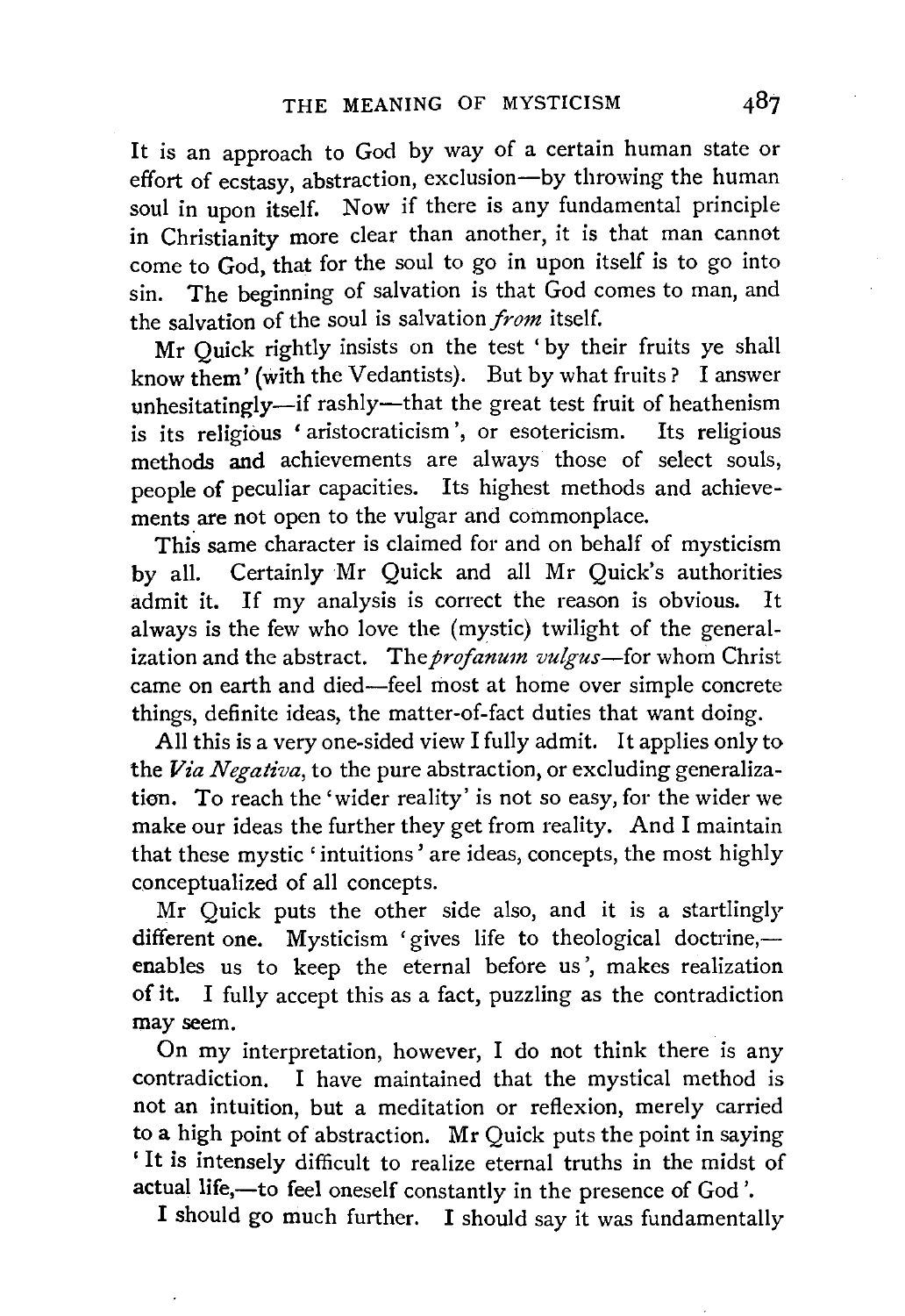impossible. And for a very good psychological reason. Every concept is one concept, limited, defined to this or that. That is why all human conceptions are so inadequate,—conceptions, as I said at the beginning, not of a thing, but of some part, quality, or aspect of the thing,—and the thing is a whole or unity, which underlies and transcends the parts and so forth taken in separate number, or even the mere numerical total of them, if that ever could be reached.

But this inherent defect of the human mind applies equally to the concept of the whole. When I think of the whole, I have to make of that a separate and defined concept which negatives or excludes the parts. When I think of catching my steamer, or getting to Liverpool, or writing an article on Mysticism-these are parts or events in my life, and I am thinking of them and not of God or of eternity. I may learn-I trust I have learnt-to intermingle or alternate the thought of God with them. But steamers, Liverpool, theories of Mysticism, and Eternity are all different concepts. They only can be alternated.

This is the meaning of prayer and worship, which are essentially mystical acts. And this is why prayer and worship are to most of us a bore. What we are doing is concrete, limited, and very interesting by virtue of its intense actuality. To pray about it is possible and easy, if it does not take too long, and if we can feel that it is useful, which we have a sneaking idea it may be. But worship, prayer in the full sense is not concerned with an IT. It is a stilling of the soul before the Infinity of God, a realizing of our own nothingness, and it is very difficult and very trying indeed. The measure of its difficulty and of our boredom is just the measure of its importance. We are bits, and the things we do are bits. Concerned as we are with them it is vitally necessary that we should do our mystic turn, that we should bring the vastness of God before our minds. A necessary part of the way and means thereto is the process of negativing the littleness of ourselves and our own doings.

The danger of mysticism to which I am so sensitive-perhaps hyper-sensitive-is that it treats this realization of God as an approach to God, and thereby it makes the *sense* of God's presence the same as the presence, which I take leave to call a very horrible doctrine. The next step is to take the feeling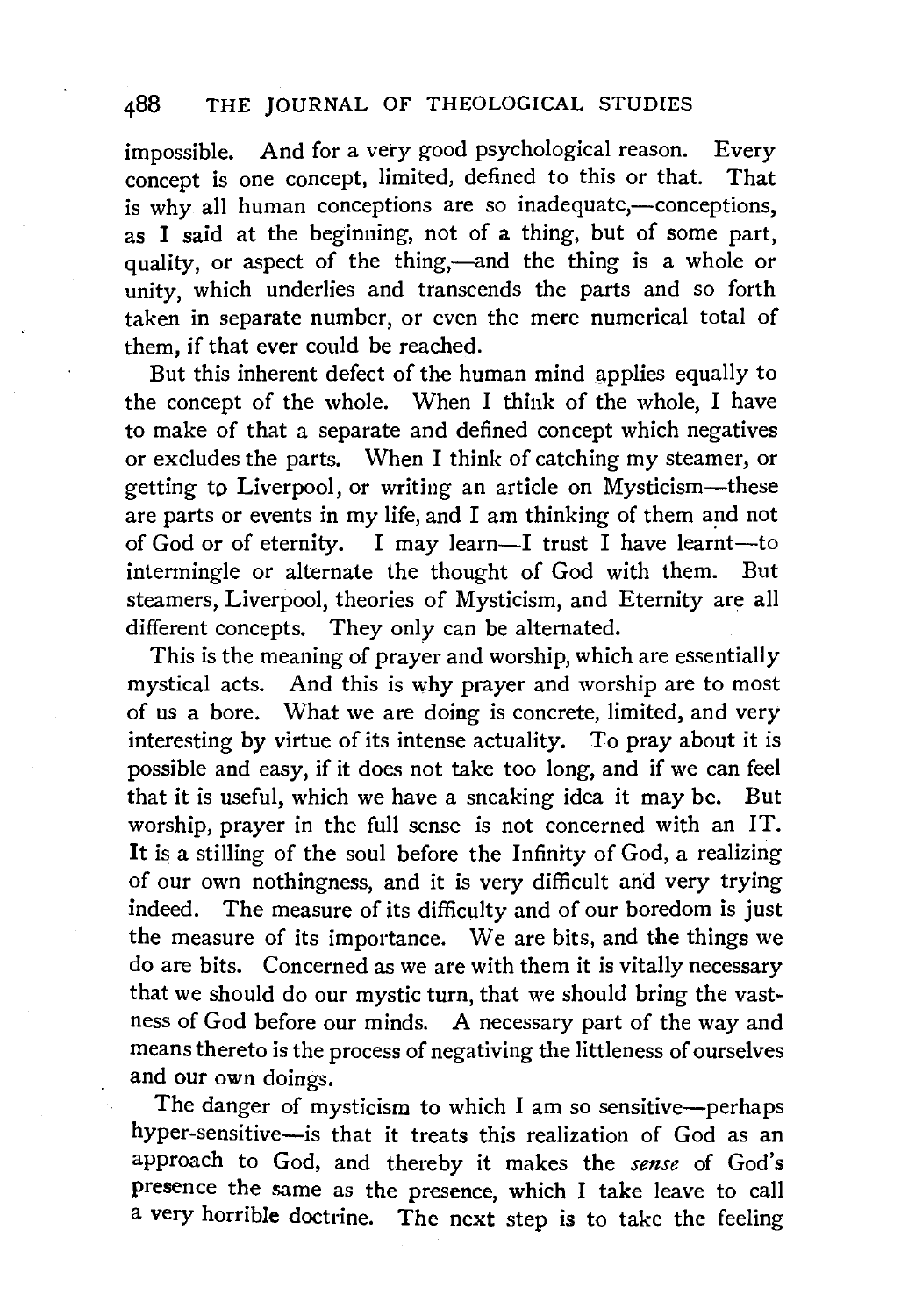of God for God Himself. That reaches its climax in the idea of identification with the Infinite, against which Mr Quick rightly protests. We find men of the deepest religiousness-all the more because they are religious-hunting feelings, nursing feelings, smoothing them out, chuckling and pleased with themselves under the notion that they are getting God by hands-full.

No doubt the Saint in meditation enjoys the Presence of God in a way we common folk never or very seldom do. But then once more that is the *enjoyment* of it. And the butcher's boy skimming the corner on one wheel is not enjoying that Presence (his mind being too full of the joy of a different excitement), but the really vital question is whether God is present with him. The answer to that depends on whether he is a good boy, and even a marked capacity for religious abstraction will not by itself settle the point.

Many mystics have been good Christians. St John of the Cross was one. I know that—not by his being a great mystic, but because he was sure that his brother (who was a gardener and thought a great deal of his cabbages) was a better Christian than himself. As Mr Quick has pointed out, the greatest of the mystics attached little importance to their 'experiences'. They were very far from giving them the weight assigned to them in modern writings.

I am afraid I am not quite at an end. We must admit that the intellectual formlessness of mysticism, implied in Mr James's 'it has no intellectual content of its own', is an exaggeration. I pointed out that however much we generalize or universalize a concept, we must keep in it some of its particular or specific meaning, however shadowy, or it will cease to be a concept at all. Mr Quick shews on his side how the mystical 'experiences' are shaped by the theology from which they start.

But we must go further. The mystic state does not normally give knowledge, but it cannot be denied that certain intuitions arise out of it. I call them intuitions in the sense that they appear more or less as sudden ideas, not as reasoned conclusions. I shrink from dealing with this aspect because it involves my opening up another tremendous field of discussion. I will try to give my own view as shortly as possible.

I contend in the first place that it can be psychologically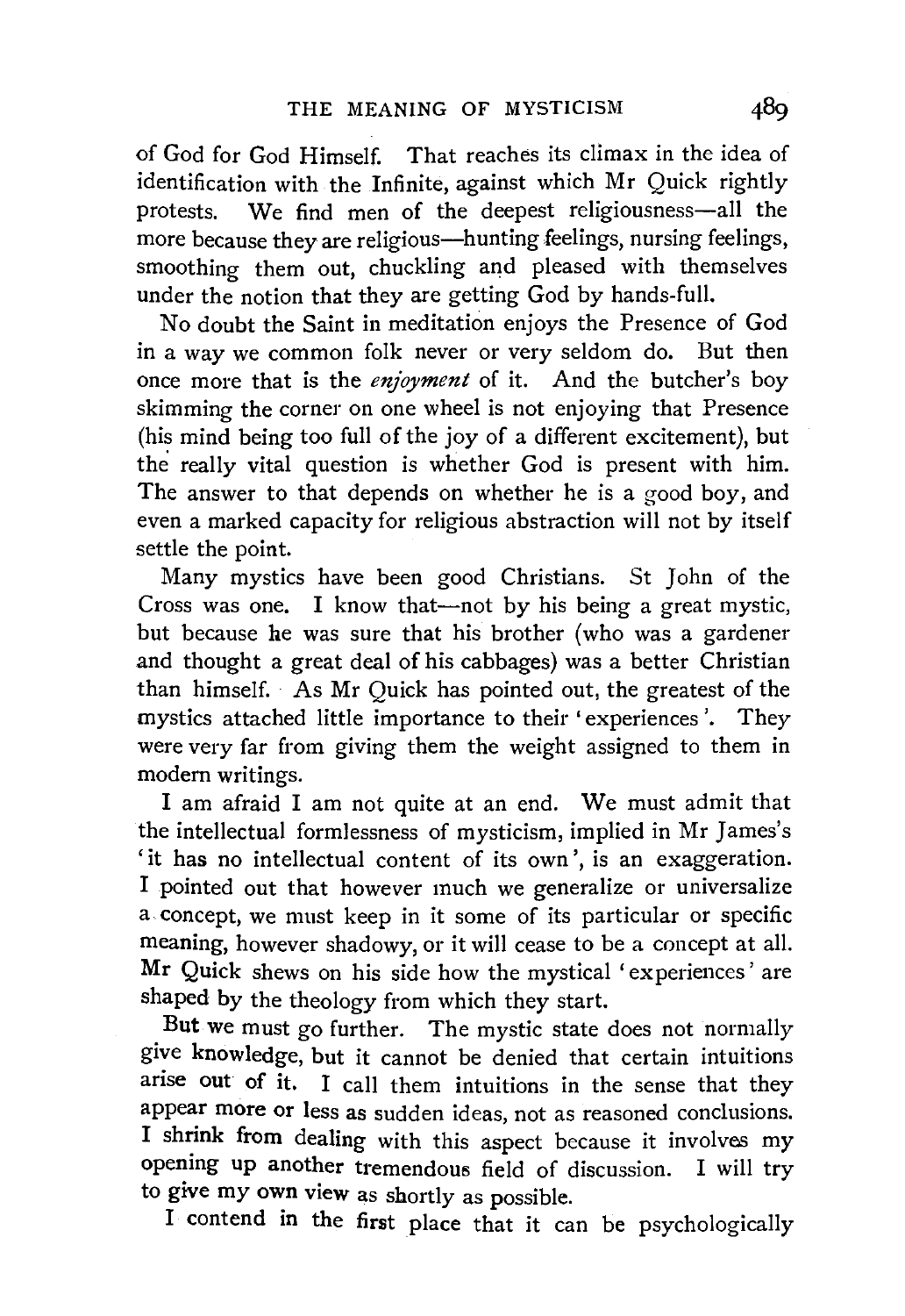#### 490 THE. JOURNAL OF THEOLOGICAL STUDIES

demonstrated that the senses receive, the brain stores, the mind uses, enormously more, and more delicate, impressions than one's consciousness recognizes. Everybody will have had experience of identifying a friend 'by instinct' at a distance so great that he could not name or see any of the signs by which the identification was made. One could only say 'I felt it was he'.

I maintain further that the whole of all thinking processes is unconscious. It is only conclusions at different stages-for I do not mean only final conclusions-which come before the mind as static concepts. Here is some one's thought, $-1$  believe in Mr Lloyd George.' Why? There follow an immense number of arguments, good or bad,—and being political they are probably mostly bad. My immediate point is that these are only arguments. If I press the question, how did that man actually come to that opinion  $?$ ,—I think we shall all of us begin to recognize that how any of us come by our opinions is an exceedingly difficult thing to learn. We can only trace bits of the road we came by if we can remember what influences affected us at one time or other. Our actual line of thought is a matter of inference. We have no direct knowledge of it.

Otir conscious ideas therefore bear the same relation to our unconscious ideas that the coals in the cellar do to a coal seam. They merely represent such fragments as we have been able to extricate and box up for practical use. One can 'feel' a thing to be right or wrong long before one can get at or express in black and white the reasons on which that feeling is based.

I do not mean therefore to place the sub-conscious in dominance over the conscious. The domination should be very much the other way. I have a feeling that that is my friend in the distance, but I shall not run into the road and wave my arms lest I make a fool of myself. It may be that the superior delicacy of the sub-conscious perception has identified him aright, but it may be also nothing more than a suggestion of my impatience for his coming. My conscious faculties are slow, but much less liable to blunder.

Now that state of reserved abstraction when my mind is fixed on the somewhat bare Infinity of things is very favourable to the suggestion of ideas which find it difficult to make themselves heard when my mind is fully occupied with the more concrete and